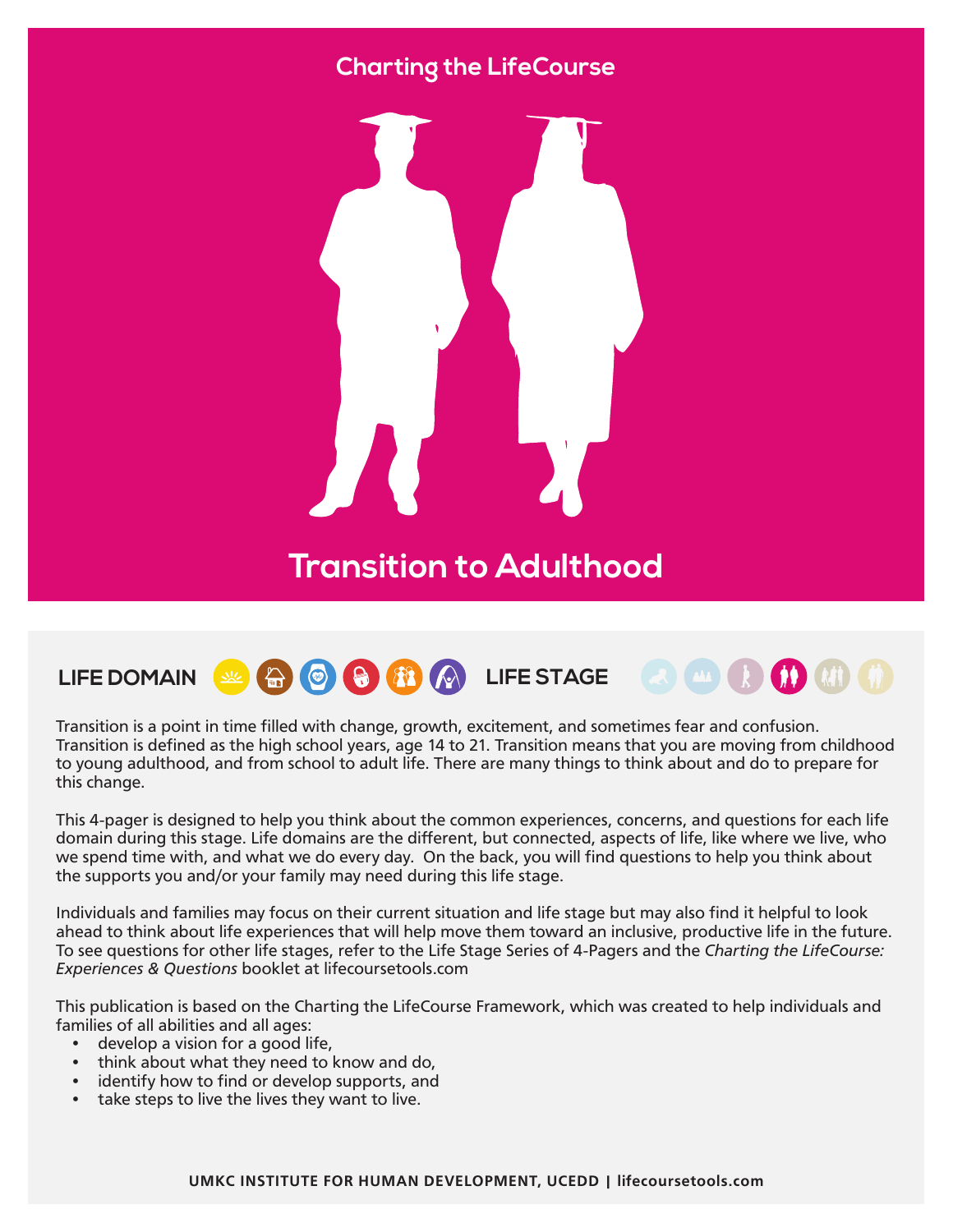

#### **Daily Life & Employment**

What a person does as part of everyday life– school, employment, volunteering, communication, routines, life skills

It may seem like it is a long way off, but sooner than you think, the bus will stop coming, and you will no longer be going to school during the day. Have you thought about what you will do during the day when school ends? Have you talked about what you want to do with your parents/family? What kind of changes might this mean for your family?

- Who is helping me create a transition plan that is truly individualized and prepares me for life after school ends?
- How does my transition plan include work or volunteer experience, as well as practicing how to look for, get and keep a job?
- What kind of job do I think I would like to try (what do I like to do or want to learn more about)?
- What supports will I need for either work or other daytime activities, and who will provide those supports?



### **Safety & Security**

Staying safe and secure– emergencies, well-being, guardianship options, legal rights and issues

- What skills and abilities can I learn and practice now to prepare me to "be my own person" so I will not need a guardian to keep me safe when I turn 18?
- What are some supported decision making practices that will keep me safe without restricting my basic rights?
- Which life areas concern my parents and loved ones most in terms of my safety?
- What are my parents and others doing to help me be able to stay at home or be in the community alone or without additional support?
- What am I doing to know what to do in case of an emergency or disaster?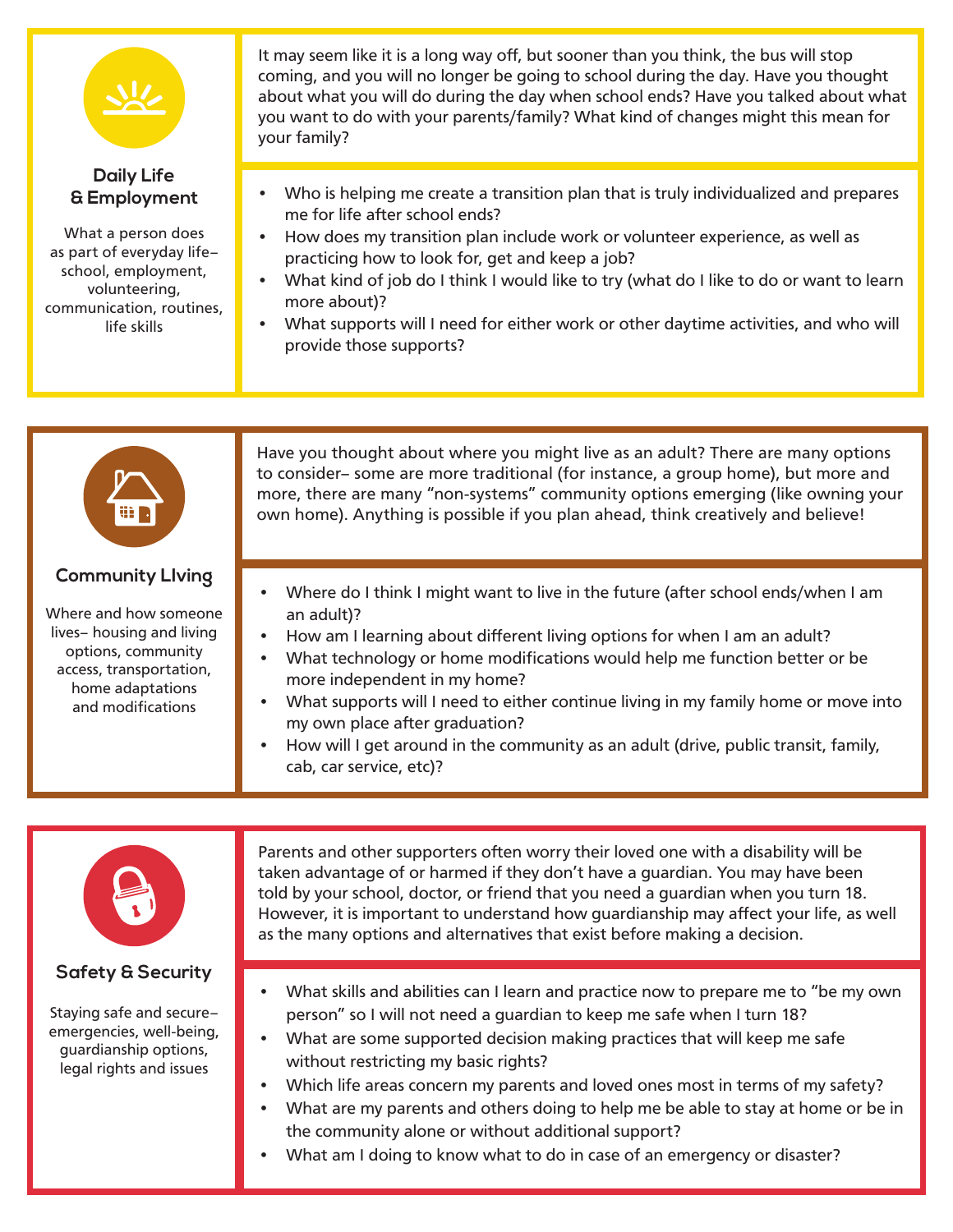Healthy living is an often overlooked, yet very important part of transition to adulthood. Steps you can take now will help you become more knowledgeable about your health, medical needs and disability, and start to take control of making decisions and choices about your own health. It is also time to think about who will provide your health care once you are an adult.

- **Healthy Living** What steps should I be taking to begin to take control of my own health care, including finding adult healthcare providers?
- How am I learning about the importance of healthy eating and regular exercise?
- Who is helping me understand the changes in my body and my reproductive health?
- What regular physical activities such as working out at the gym, using a treadmill or elliptical or doing aerobics, could replace some of my formal therapies?
- How am I learning to talk about my disability or healthcare needs with others?

Managing and accessing health care and staying well – medical, mental health, behavioral health, developmental, wellness and nutrition

Relationships and networks you build during the school years can play an important role in your adult life. These connections, sometimes referred to as "social capital," may one day end up being your friends, neighbors, roommates, staff or employers. Most importantly, having friends and relationships is key to quality of life and happiness.

- What kinds of extracurricular activities at school or in the community (clubs, social outlets) could I participate in to help build friendships?
- How am I being supported or encouraged to start dating?
- Who is helping me learn about safe sex, intimacy and boundaries?
- What social media could I use safely and responsibly (Facebook, Twitter, Instagram, Snapchat, etc.) to connect with and maintain contact with friends?
- What am I doing for fun that other people my age do?
- What opportunities do I have to be involved with a youth or young adult group in a faith community?

**Social & Spirituality**

Building friendships and relationships, leisure activities, personal networks, and faith community

People learn responsibility and citizenship by having chores at home and participating in opportunities to give back to their community. During transition, it is important you find ways to be valued and a contributing member of society. You need opportunities for making choices, learning new skills, building community connections, increased responsibility, and communicating your wants and needs as you transition to adult life.

- How am I being supported to share my life vision (goals, hopes, dream) at educational and other support meetings?
- What steps are my parents and others taking to shift control of my life to me?
- How are family, teachers and others supporting me to make my own choices and decisions?
- How does my transition plan help me and others around me to focus more on what I CAN do rather than limitations of my disability?
- Who is helping me learn about policy issues and what I need to know to register and vote in elections?



#### **Citizenship & Advocacy**

Building valued roles, Making choices, setting goals, assuming responsibility and driving how one's own life is lived